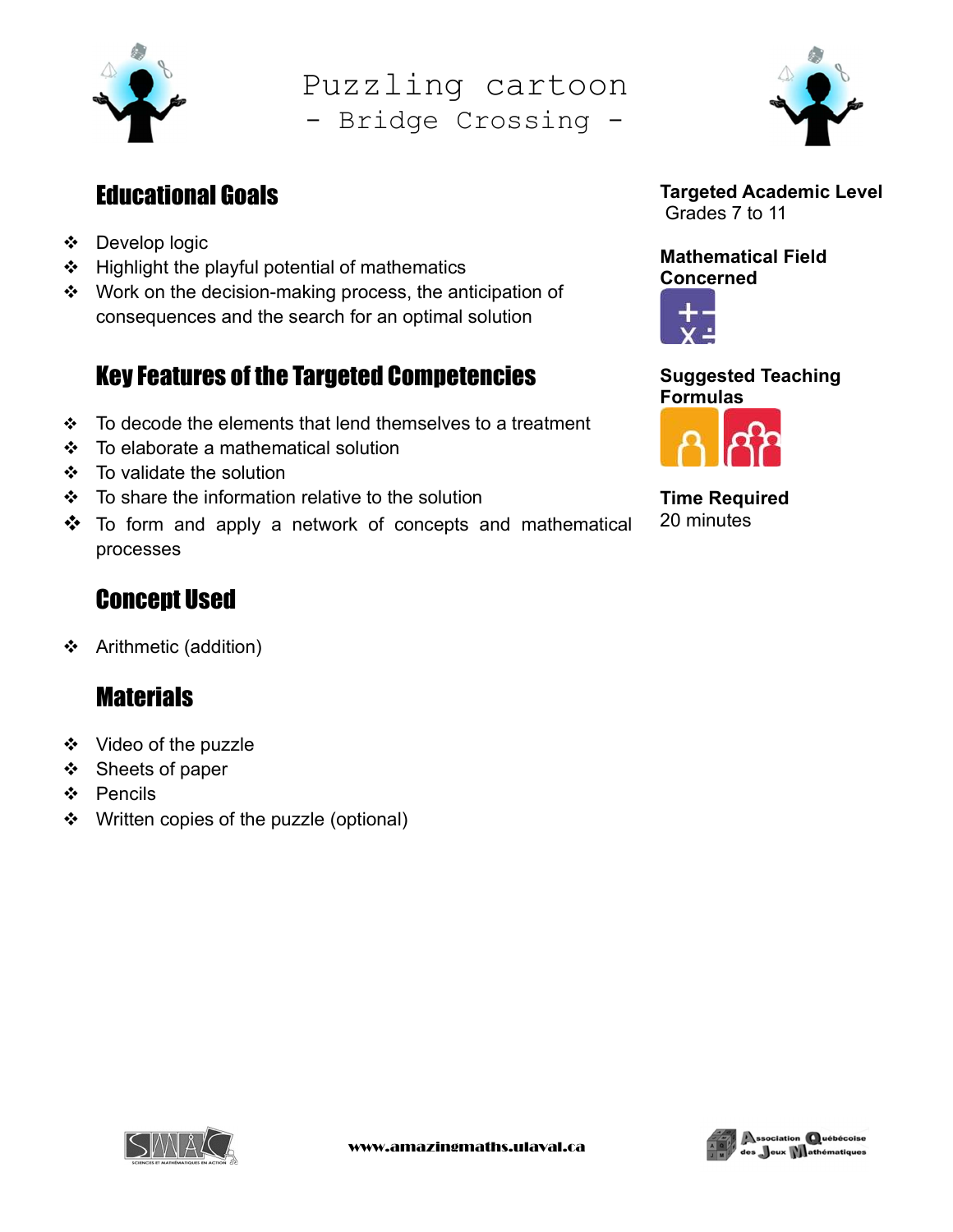Suggested Process





#### Step 1: Introduction (2 minutes)

Play the video of the puzzle a first time.

A written version of the puzzle is included in the appendix of this document. If you believe it is necessary, you can project it or distribute copies to your students.

Play the video a second time to allow the students to thoroughly understand the information.

#### Step 2: Finding the solution (15 minutes)

Ask the students to individually find a way to make everyone cross, respecting the constraints, that is considering no one can walk in the dark, that a maximum of two people can cross at the same time and that if two people cross at the same time, they have to walk at the pace of the slowest person. Ask each student to calculate how much time this way of crossing would take.

In plenary, compare the different times the students obtained. Try to find the minimum time that respects the constraints (it is possible to cross in 17 minutes). If the crossing times of all the students are above 17 minutes, mention to the students that it is possible to do better and elaborate with them another way of crossing. In the case that the students would not have any suggestions, go to step 3.

#### Step 3: Reveal the solution (3 minutes)

To get to the solution that will allow everyone to cross in a minimum time, we have to consider this:

- One person only will bring the lamp back to the starting point after crossing the bridge and she must be the fastest one possible. So, this role will be played by either Albert or Bertha. We need to have them cross first so both of them can be available to go back onto the starting bank.
- Diane's time will necessarily be part of the sum since she is the slowest. She has to cross with the second slowest (Carole), this way Carole's time will not be part of the total time's sum.

Based on the foregoing, here is how to coordinate a crossing that does not take over 17 minutes:

Albert and Bertha cross first, which takes 2 minutes. Albert brings the lamp back, since he is the fastest of the two. Three minutes went by since the start.